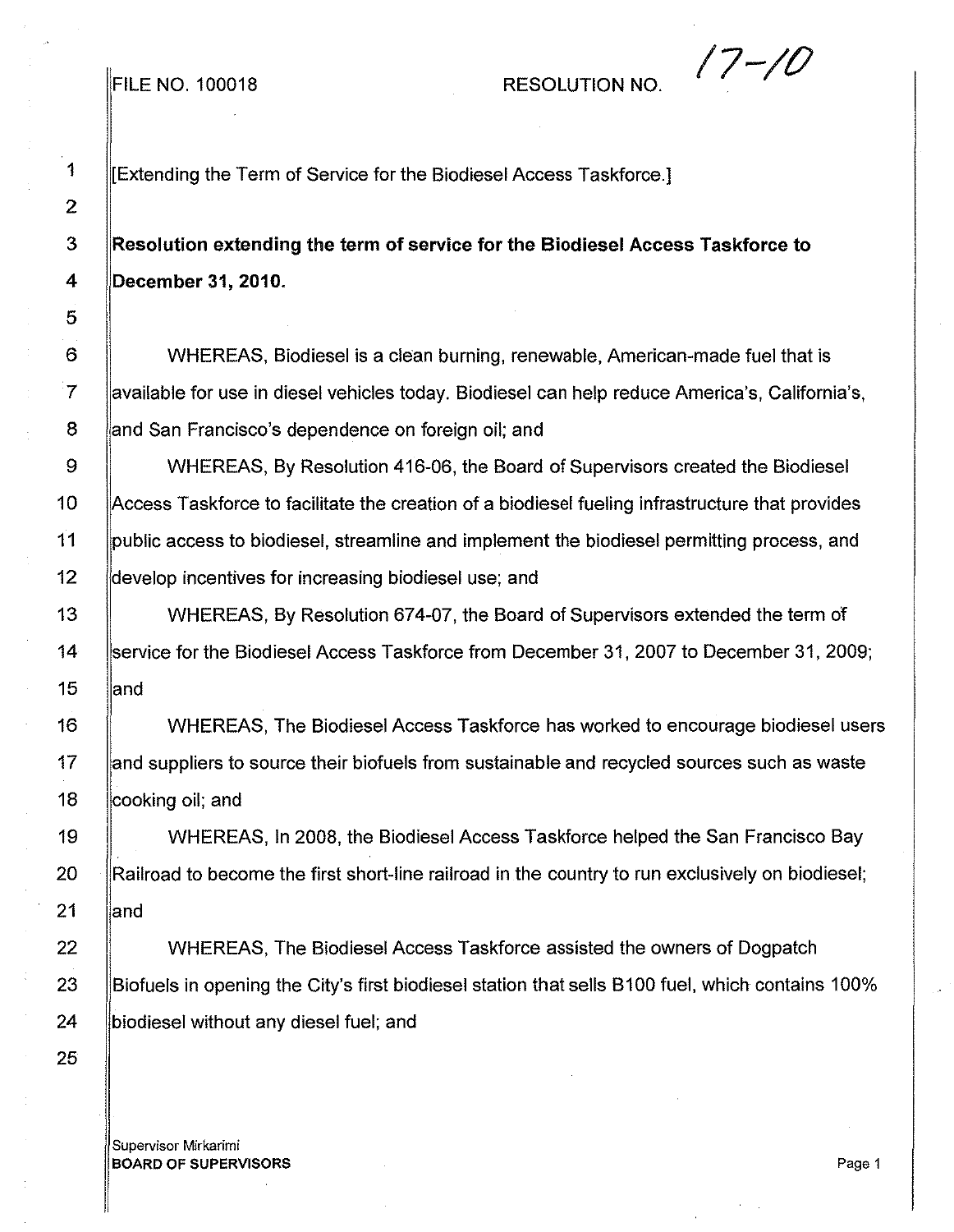1 WHEREAS, In 2009, the Biodiesel Access Taskforce negotiated and resolved issues 2 Surrounding biodiesel storage with the State Water Board and the California Biodiesel 3 ||Alliance that allowed B20 biofuel, which contains 20% biodiesel and 80% diesel fuel, to be 4 **accepted statewide underground storage; and** 

5 WHEREAS, The Biodiesel Access Taskforce brought the National Biodiesel Board's 6 2009 convention to San Francisco; presenting all current and future programs to make San 7 Francisco the largest city in the world to use biodiesel; and

8 | WHEREAS, The Biodiesel Access Taskforce works with the San Francisco Public 9 Utilities Commission to promote the SFGreasecycle program, which currently gathers 25,000 10 **budge 10** allons of waste cooking oil per month to convert to biofuel; and

11 WHEREAS, The Taskforce continues to work with the San Francisco Fire Department, 12 fthe Department of Public Health, and other public agencies to refine the permitting process 13 | for biodiesel fueling stations; and

14 | RESOLVED, That the Board of Supervisors hereby extends the term of the Biodiesel 15 Access Taskforce to December 31, 2010.